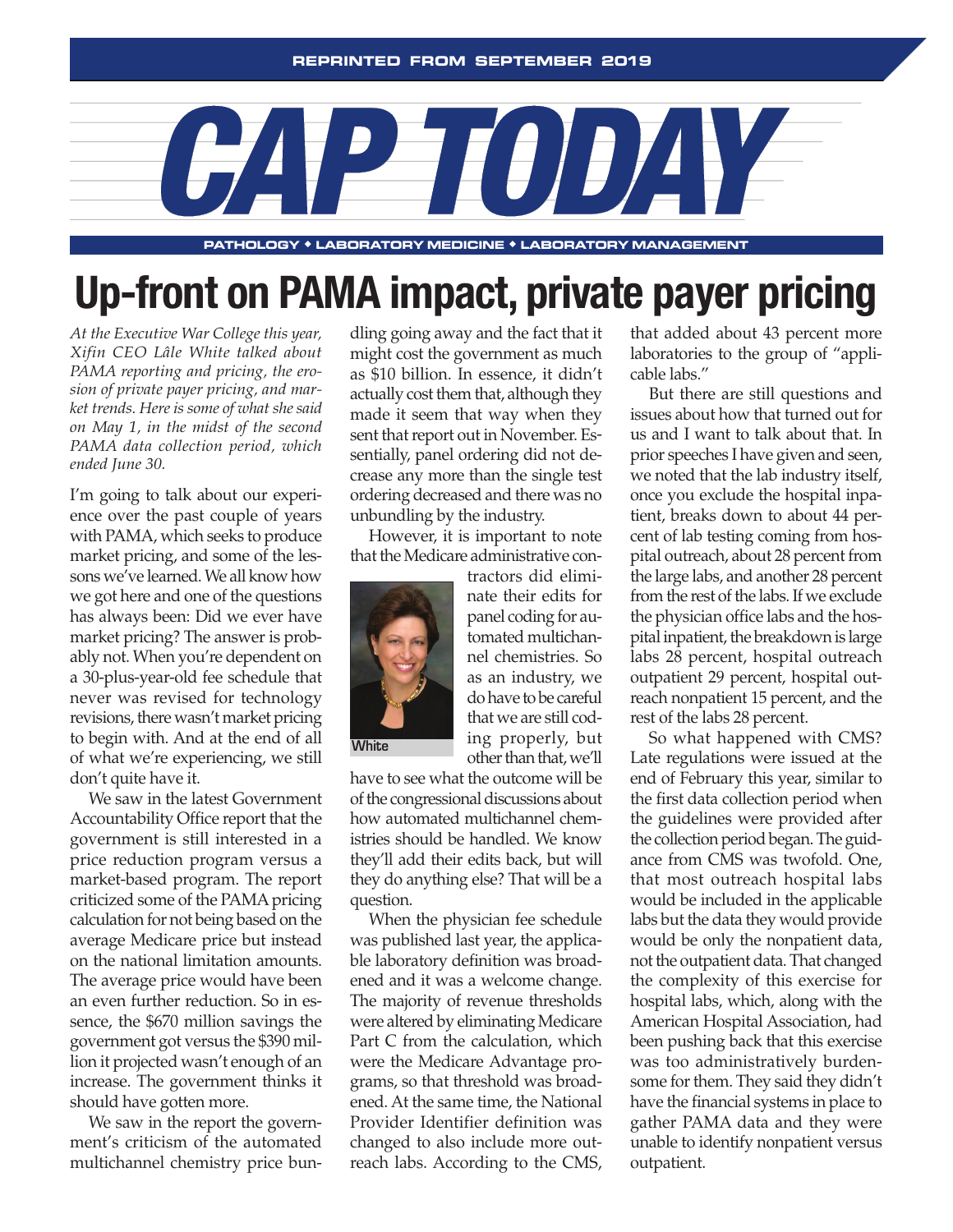If we take a look at the way the lab market breaks down, before we take out and split up outpatient and nonpatient, had we included all of hospital outreach and in the exact pie percentages we talked about earlier—28 percent each for large and the rest of the labs and 29 and 15 percent for outreach outpatient and nonpatient, respectively—we would have seen an increase with PAMA of almost 3.8 percent if everyone had participated at that ratio. And we saw more than a 30 percent cut with the median pricing on the top 25 tests. It would have been a much different picture if we had full participation.

If, however, you take out the outpatient business from the hospital sector, it's a much different picture. In one of the analyses of the outpatient hospital labs, it was found that 35 percent of outreach is nonpatient and 65 percent, the much bigger piece of it, is outpatient. So if you take out that bigger outpatient piece of the pie, you are left with a different breakdown: Large labs now represent 40 percent, the rest of the labs about 40 percent, and hospital nonpatient only 20 percent.

The rest of the labs and the nonpatient hospital labs still represent more than half of the pie. The pricing is higher in those two sectors and we could make headway. If we take a weighted average only on this piece of the pie, we'd see that the overall price decrease in the first data collection period would have been about 8.3 percent if everyone had participated versus a 30-plus percent decline.

But when you're talking about the weighted median, which is the way the pricing is calculated, that means more than half the pricing has to come from the rest of the labs and the nonpatient labs and this is a tough mixture to bring about. The inclusion of all these hospital outreach labs, if they do not provide any of their outpatient data—and I can tell you in the first data collection period, the hospital outreach labs that did participate, that had their own NPI and were part of the applicable labs, did provide both outpatient and nonpatient data—now their data will decline as well if we follow this new rule the CMS provided in late February.

The participation of all of these outreach labs may not move the median as much as we would like to see. Full participation will move it slightly but it may not be enough. And the CMS has already told us that if it doesn't see enough of a movement or it makes a difference with the inclusion of outreach labs, CMS may exclude them for the next data set simply because it is administratively burdensome. That leaves us with the question about how much impact these labs will make.

Cince PAMA pricing went into  $\bigcup$  effect at the beginning of 2018, we have seen an erosion of private payer pricing along with it. The impact for 2018 in total was not great. Hospitals saw about a 3.5 percent decline in the private commercial business, and independent labs about 2.9 percent, but that's because the erosion didn't occur all on day one; it happened over the year with the majority of it coming in Q4. It happened as contracts expired, as some of the contracts allowed fees to be changed in mid-year, and when new people came into the programs.

We saw that Aetna, Cigna, the Blues, and United Healthcare started offering at the beginning of the year 20 to 25 percent off of the 2018 Medicare fee schedule, which already had a 10 percent cut in it, and it meant that a lot of these private payers were going after the full PAMA cut up front, early on, and that's actually what they did. We saw Multiplan, which is a plan that contracts for multiple insurance carriers at the same time, cut fees in some regions by as much as 50 percent. And over time the number of individuals who go into high-deductible health plans has increased to almost 50 percent of beneficiaries.

That's another hurdle for us in the private payer market where it's harder and harder to collect coinsurance and deductibles.

Let's consider the top six revenuegenerating tests that are high volume to take a look at what happened in commercial pricing. The commercial payers from 2017 to Q4 of 2018 cut their pricing by about 10 percent overall, and the prices that we had at the end of Q4 of 2018 (there were more cuts in Q1 of this year) were not only below the 2020 Medicare fee schedule but also below the PAMA median even from the last data collection period. So we have seen a significant erosion of pricing on new contracts by payers.

During the last PAMA exercise the molecular tests did fairly well because they for the most part had market pricing because they weren't on the 30-year-old fee schedules. Pain management too did very well with drug testing codes. The reason for that was after the PAMA collection period, the G code definition was changed in the procedure code manual and, accordingly, the data were irrelevant so there wasn't much change to the toxicology drug testing codes.

However, in the private sector, with the data we collected during the first data collection period, we saw a 25 to 30 percent decline over the Medicare fee for the G codes. So in the current PAMA collection period we could anticipate that the G codes will take a hit.

For molecular testing, in the private sector infectious disease pricing has gone down about 3.6 percent, in somatic testing about 2.1 percent, and in prenatal about 1.2 percent. So we're seeing an erosion in more of the routine type of molecular testing services as well.

If we look across all payer types we see that in year one, 2018, PAMA had an approximately 1.8 percent impact across the board on revenue, and the commercial insurers, if you annualize the cuts they made in 2018,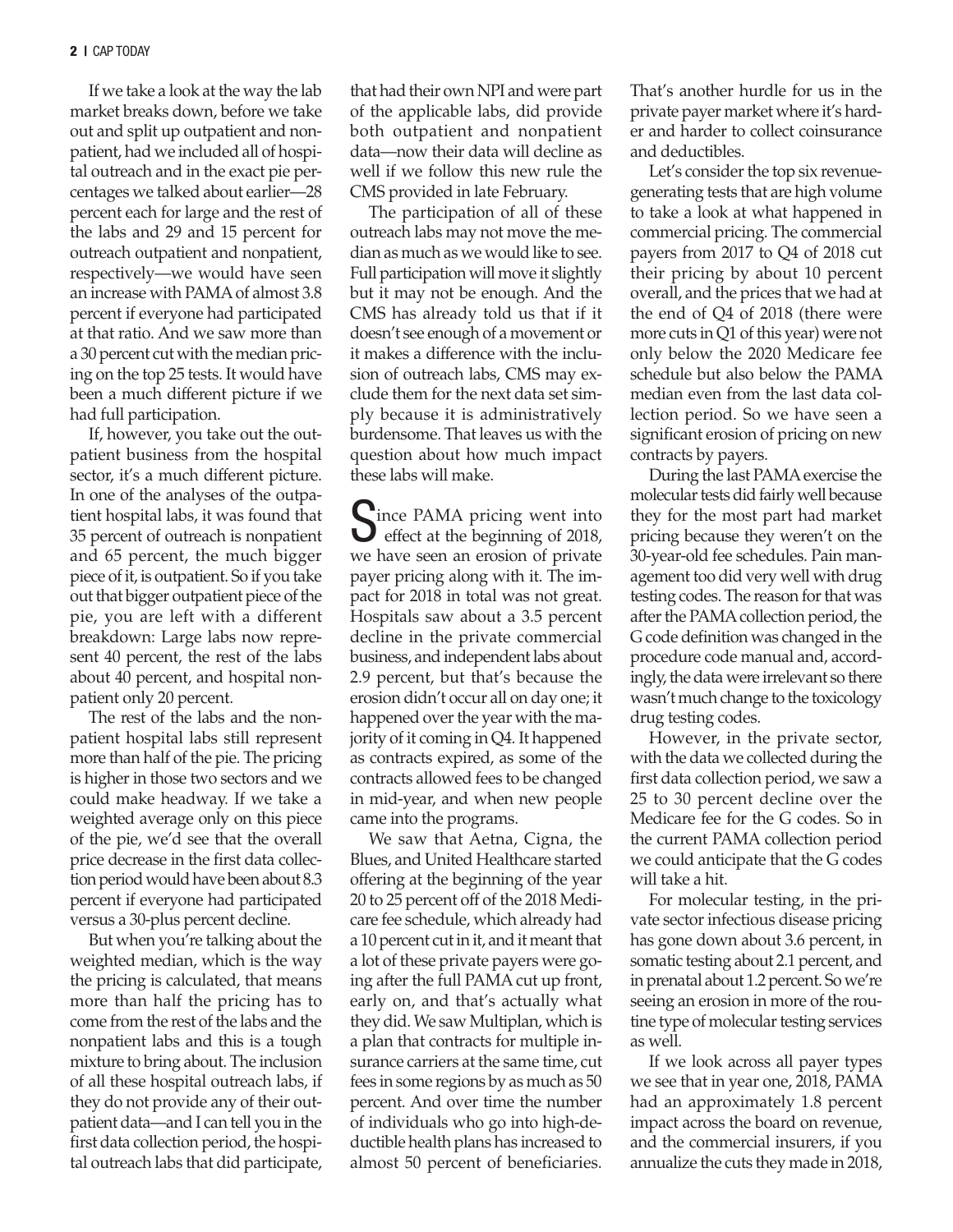| Payer contract negotiation tips                                                                                                                                                                                                                                                                                                     |
|-------------------------------------------------------------------------------------------------------------------------------------------------------------------------------------------------------------------------------------------------------------------------------------------------------------------------------------|
| Decouple payer-specific fees from current Medicare clinical laboratory fee schedule (CLFS).<br>■ Preferably should also not be tied to a prior year's static CLFS.<br>■ Best to have a CPT-based fee schedule closely related to cost.<br>$\blacksquare$ A percentage of charge master is the only way to establish market pricing. |
| Determine cost of performing each test or use RVUs to create the lab's charge master.<br>■ Create a relative fee schedule that reflects a rational relationship to the cost and value of the test.<br>■ Validate that billed charges are not lower than any payer's contracted rates.                                               |
| Determine and align CPT codes by revenue volume for your lab.<br>• Negotiate top tests representing the highest revenue impact to your lab.<br>• Make sure none of the remaining procedure codes are below cost.                                                                                                                    |
| Determine the needs of the payer.<br>Network coverage, patient convenience.<br><b>Payers need actionable data to demonstrate appropriate usage and quality.</b><br>■ Payers desire optimized lab utilization that delivers health care savings.                                                                                     |
| Other contract provisions to negotiate:<br>Filing deadlines of 180 days.<br><b>Frame</b> Term and termination: Negotiate long term, evergreen, with 120 days termination for convenience.<br>Source: Xifin                                                                                                                          |

cut almost 5.56 percent off the bottom line for labs. So, again, now we're looking at a 7.36 percent decline.

At the beginning of 2019 we saw an additional 1.6 percent PAMA cut. For the commercial payers, it was another 3.1 percent in cuts in Q1 of 2019 annualized. So pricing is eroding slowly and affecting the bottom line of a test. We're ending up with 12.1 percent less on the commercial side, so on \$100 we're collecting \$12 less.

We also have coverage and administrative issues. The percentage of denials received on prior authorizations or lack thereof has gone up significantly, though even with a prior authorization there is a chance of denial. For cardiovascular disease, we have seen in the past 24 months an approximately 54.6 percent increase in prior-authorization–related denials. In oncology imaging and diagnostics it's about 72.8 percent, and in women's health about 62.1 percent. This doesn't mean 62.1 percent of everything submitted is denied for prior authorization; it means prior authorization denials have increased by that amount.

At the same time, we see from the data on prior authorizations that 40 percent of all prior authorizations are abandoned because they're so admin-

istratively burdensome. Eighty-five percent of physicians think prior authorization is too burdensome a task for them to perform in their office, and 75 percent of physicians have said they've abandoned testing or treatments because of the administrative burden of the prior authorization.

We're in our second period of data collection for PAMA, which is the first half of this year. It's becoming even more important for us to collect data accurately and precisely because we can see the impact is fairly significant. And with payers ratcheting down their pricing, it's becoming even more significant to challenge reimbursement rates and scrutinize the legitimacy of pricing at the procedure code level.

It's important to take away lessons from the pricing strategy payers are implementing and to understand how to do contracting in this environment.

What have labs been doing over the past two years? They reduced their costs. A lot of the cost reductions were in the number of phlebotomy stations and phlebotomists, customer service personnel, and billing personnel. As a result, we have increasing turnaround times in our

industry for phlebotomy and for testing, while the amount of uncollectible claims is growing.

Laboratories are also diversifying their test menus and expanding specialty testing. This is probably a good trend because there is a bit more margin in the specialty testing.

Private payer contracting is something that we as an industry have not done well, and while hospital labs are able to leverage their hospital contracts, independent labs have to work a lot harder to obtain equitable fees in their contracts. Simply not attaching a contract to a current Medicare fee schedule is not enough. The contract negotiation has to be much more thoughtful than that.

We have seen people trying to make sure they have the technology, the automation, and the financial discipline in place to collect as much as they can of their current revenue. So where we've had five to 20 percent write-offs in the industry, particularly in hospital outreach, we've seen a more serious approach to collecting receivables and a more automated approach to doing so. When your margins are being cut, this is one area you can concentrate on.

Aside from decoupling payer-specific fees from the current Medicare clinical lab fee schedule, it's important to note that even taking a contract that's attached to the 2018 or 2017 Medicare fee schedule is not appropriate. Most of those prices do not represent market pricing. (See "Payer contract negotiation tips.")

It's critical for labs to know what their direct and indirect costs are and to establish a billing fee schedule that is a rational fee schedule based on those underlying costs. Maybe RVUs can be used in some cases to give us guidelines, but essentially a lab needs to understand its cost structure for every test it performs and provide a fee schedule that's truly market based.

Payers are difficult and usually offer a take-it-or-leave-it scenario. It means you just have to do a rational